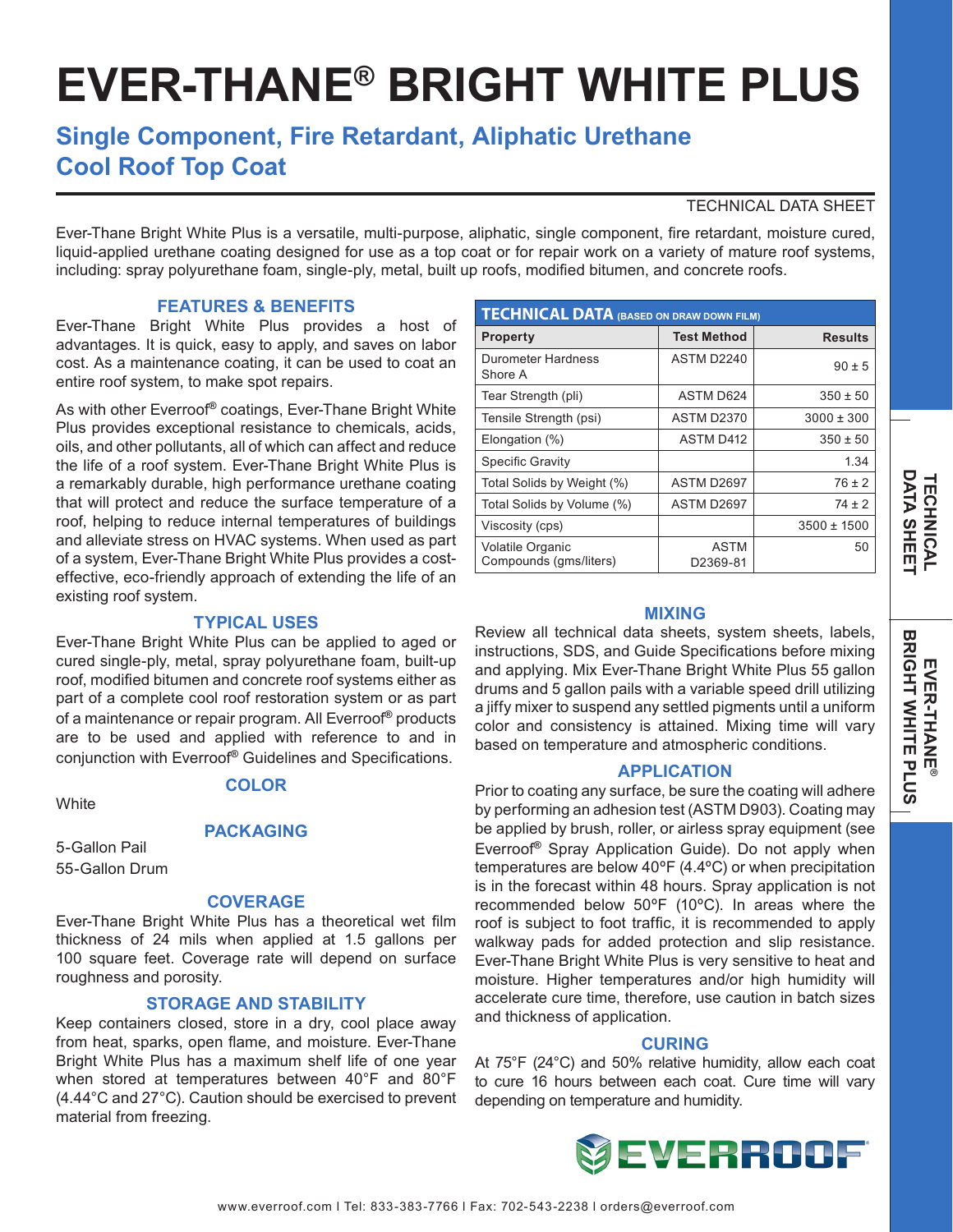Allow 24 hours before permitting light pedestrian traffic on to the finished surface. If more than 48 hours passes between coats, re-prime the surface with Ever-Thane Bright White Plus before proceeding.

Please read all information in the general guidelines, technical data sheets, application guide, and safety data sheets (SDS) before applying material. Published technical data and instructions are subject to change without notice.

Ever-Thane Bright White Plus is very sensitive to heat and moisture. Higher temperatures and/or high humidity will accelerate the cure time. Low temperatures and/or low humidity will extend the cure time. Use caution in batch sizes and thickness of application.

If accelerated curing is required, add one quart (0.95 liter) of Ever-Thane Accelerator in a 5 gallon pail Ever-Thane Bright White Plus and mix thoroughly. This accelerated Ever-Thane Color Coat 100 will cure in 6-8 hours at 75°F (24°C) and 50% relative humidity. The re-coat time with accelerator is reduced to 24 hours. If the re-coat window has passed, then solvent wipe the surface with VOC compliant solvent and re-prime surface with Everroof **®** Primer U11 before proceeding to the next coat.

#### **MAINTENANCE**

Periodic maintenance of Everroof**®** Roofing Systems ensures extended performance and reduces life cycle costs.

#### **TECHNICAL SERVICES**

Additional information, product brochures, and guide specifications are available. Roof energy evaluations, life cycle cost analysis, and other roof management services are also available from an Everroof**®** Technical Consultant.

#### **PERSONAL PROTECTIVE EQUIPMENT**

Since Ever-Thane Bright White Plus is atomized into a very fine particle distribution during spray application, it is essential that maximum effort is made to protect the spray applicator and others near the workplace from undue exposure.

The best form of protection against organic solvents is the use of Type-C organic vapor cartridge respirators. To prevent excessive skin contact with the sprayed product, we recommend use of fabric coveralls and neoprene or other resistant gloves. Wear OSHAapproved protective goggles.

## **JOB-SITE PROTECTION**

Overspray from Ever-Thane Bright White Plus can carry considerable distances and attention should be given to the following:

- 1. Post warning signs a minimum of 100 feet from the work area.
- 2. Cover all intake vents near the work area.
- 3. Minimize or exclude all personnel not directly involved with the spray application.
- 4. No welding, smoking or open flames.
- 5. Have  $CO<sub>2</sub>$  or other dry chemical fire extinguisher available at the jobsite.
- 6. Provide adequate ventilation.

#### **HEALTH AND SAFETY**

Everroof**®** is committed to the health and safety of our customers. Everroof**®** products shall only be installed by certified contractors. Applicators are required to follow all proper handling, safety and installation procedures. Safety Data Sheets (SDS) are available on this material. Any individual who may come in contact with these products should read and understand the SDS.

#### **VAPOR INHALATION**

Effects of overexposure to vapor are characterized by nasal and respiratory irritation, dizziness, nausea, headache, fatigue, possible unconsciousness or even asphyxiation. Vapor inhalation problems are characterized by coughing, shortening of breath and tightness in the chest. Anyone exhibiting these types of symptoms should be immediately removed from the workplace and administered oxygen or fresh air. If the condition is prolonged or extreme, SUMMON EMERGENCY TRAINED MEDICAL ATTENTION IMMEDIATELY.

#### **SKIN CONTACT**

Skin contact with liquid components can result in a rash or other irritation. Wash the affected skin area with water. Wipe residual liquid from the skin with a clean cloth, then wipe the affected area with 30% solution of rubbing alcohol. Follow the alcohol wipe with repeated washings with soap and water. If a rash or other irritation develops, see a physician.

#### **EYE CONTACT**

Eye Contact with liquid or sprayed components can result in corneal burns or abrasions. Upon exposure, eyes should be flushed with water for an extensive period. SUMMON EMERGENCY TRAINED MEDICAL ATTENTION IMMEDIATELY.